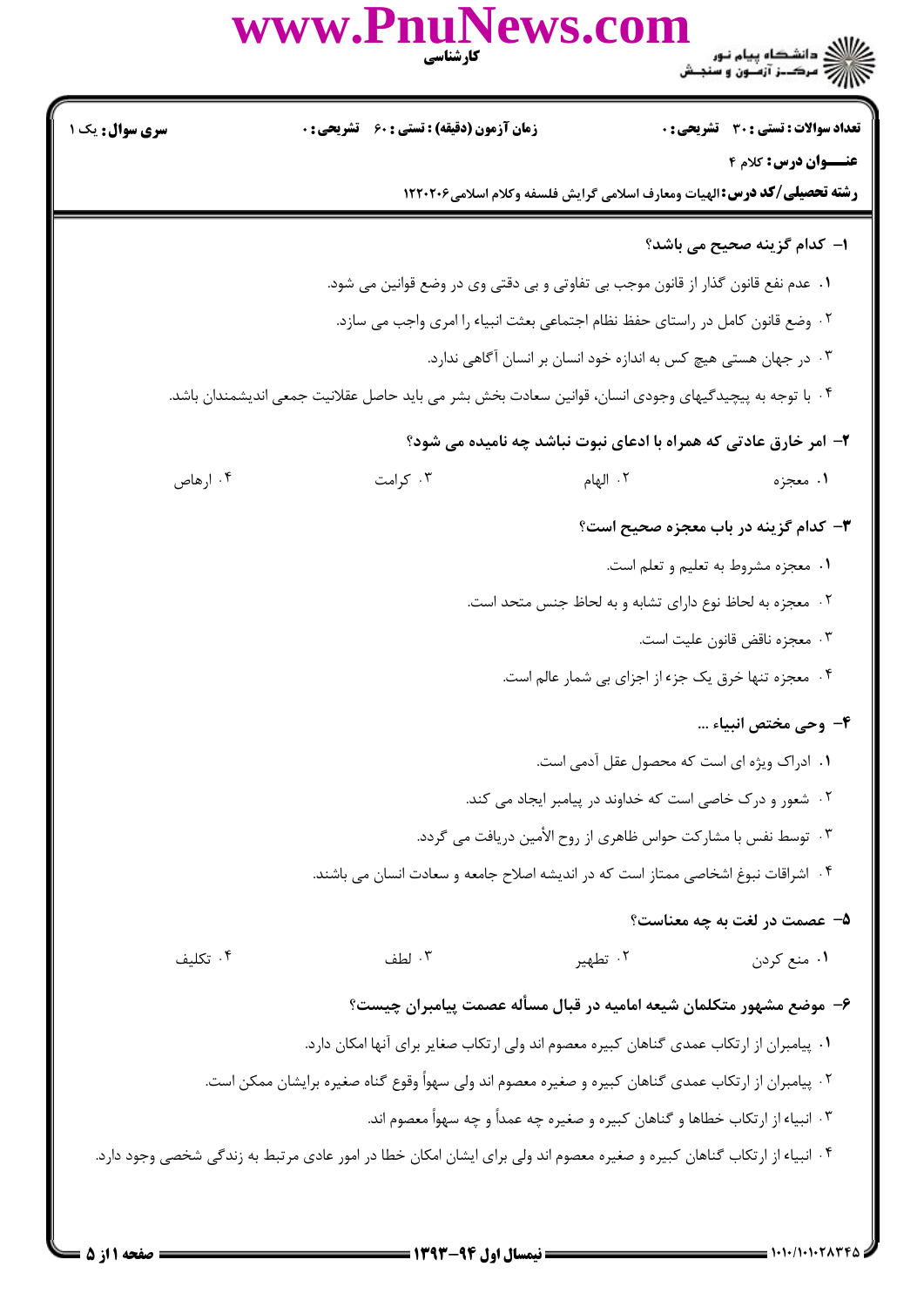|                        | www.PnuNews.com<br><b>کارشناسی</b>                                                                                           |              | )<br>)))))) دانشگاه پیام نور<br>)))))) مرکــز آزمــون و سنجـش                                          |
|------------------------|------------------------------------------------------------------------------------------------------------------------------|--------------|--------------------------------------------------------------------------------------------------------|
| <b>سری سوال :</b> ۱ یک | زمان آزمون (دقیقه) : تستی : ۶۰٪ تشریحی : ۰                                                                                   |              | <b>تعداد سوالات : تستی : 30 ٪ تشریحی : 0</b>                                                           |
|                        |                                                                                                                              |              | عنــوان درس: کلام ۴<br><b>رشته تحصیلی/کد درس:</b> الهیات ومعارف اسلامی گرایش فلسفه وکلام اسلامی۱۲۲۰۲۰۶ |
|                        |                                                                                                                              |              | ۷- عامل عصمت و مصونیت پیامبران از گناه چیست؟                                                           |
|                        |                                                                                                                              |              | ۰۱ تقوای شدید، علم به آثار گناهان و توجه به عظمت آفریننده                                              |
|                        |                                                                                                                              |              | ۰۲ علم به عظمت پروردگار، ترس از خدا و سلب اراده و اختیار                                               |
|                        |                                                                                                                              |              | ۰۳ علم به معاد و ترس از آثار سوء گناهان و سلب آزادی                                                    |
|                        |                                                                                                                              |              | ۰۴ عنایت ویژه خداوند در عدم امکان ذاتی صدور معصیت از ایشان                                             |
|                        | ۸– از واضح ترین احادیث پیامبر(ص) که بر مرجعیت اهل بیت (ع) در زمینه عقاید و مسائل دینی تأکید کرده است، می باشد؟               |              |                                                                                                        |
| ۰۴ آيه تطهير           | ۰۳ حدیث ثقلین                                                                                                                | ٠٢ حديث غدير | ٠١ حديث منزلت                                                                                          |
|                        |                                                                                                                              |              | ۹- کدام گزینه در باب امامت از دیدگاه اهل سنت صحیح می باشد؟                                             |
|                        |                                                                                                                              |              | ٠١ اكثريت اهل سنت امامت را از اصول دين مى دانند.                                                       |
|                        | ۰۲ اهل سنت عدالت را از شروط امامت دانسته و فسق و ظلم امام را سبب خلع او از امامت دانسته اند.                                 |              |                                                                                                        |
|                        |                                                                                                                              |              | ۰۳ اهل سنت امامت را استمرار وظايف نبوت دانسته اند.                                                     |
|                        | ۰۴ منبع تعیین شرایط و صفات امام نزد اهل سنت، استحسانات و اعتبارات عقلایی در این مورد است.                                    |              |                                                                                                        |
|                        |                                                                                                                              |              | ۱۰- شیعه امامیه اثبات امامت را از چه طریق می داند؟                                                     |
|                        | ۰۲ بیعت اهل حلّ و عقد                                                                                                        |              | ٠١ نص از جانب پيامبر(ص) و امام قبلي                                                                    |
|                        | ۰۴ رأى كثريت مردم                                                                                                            |              | ۰۳ شورا و مشورت                                                                                        |
|                        | 11– آيه شريفه «لقد ابتغوا الفتنه من قبل و قلبوا لك الأمور حتي جاء الحق و ظهر امر الله و هم كارهون» درباره كدام گروه نازل شده |              | است؟                                                                                                   |
| ۰۴ دشمنان خارجی        | $5 - 7$ کفار                                                                                                                 | ۰۲ منافقان   | ٠١. يهوديان پيمان شكن                                                                                  |
|                        |                                                                                                                              |              | ۱۲- کدام گزینه صحیح است؟ از دیدگاه شیعه امامیه                                                         |
|                        |                                                                                                                              |              | ٠١ نصب امام از مصاديق لطف الهي و بر مردم واجب است.                                                     |
|                        | ۰۲ خداوند می تواند بر اساس اراده و حکمت خود به نصب یا عدم نصب امام اقدام نماید.                                              |              |                                                                                                        |
|                        | ۰۳ خلق امام و تصرف وی و تصریح به اسم و نسب وی لطف از جانب خدا و بر خدا واجب است.                                             |              |                                                                                                        |
|                        | ۰۴ بر خداوند واجب است تا پذیرش اوامر امام و فرمانبرداری وی را توسط مردم محقق سازد.                                           |              |                                                                                                        |
|                        |                                                                                                                              |              |                                                                                                        |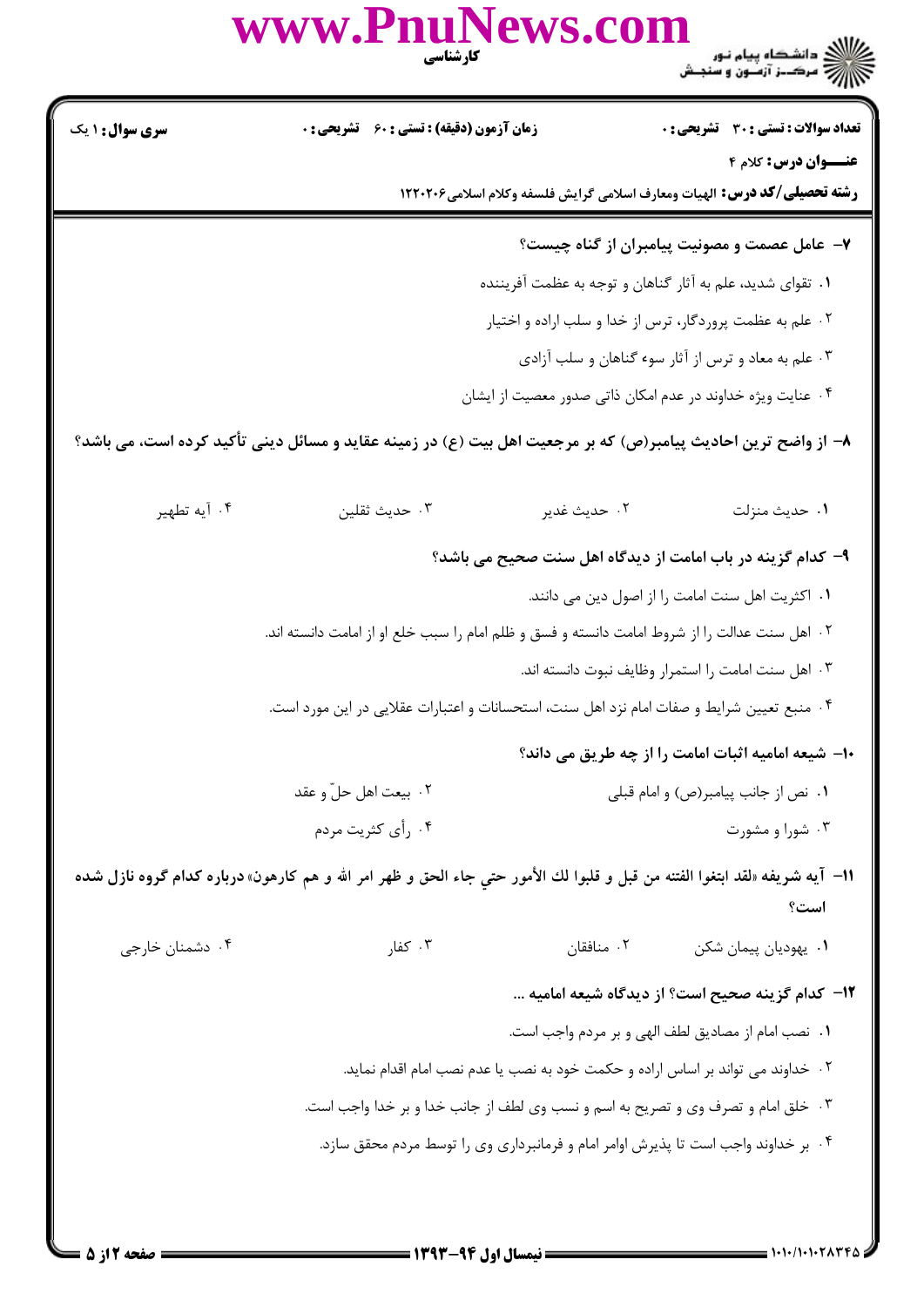|                        |                                             | www.PnuNews.com<br>كارشناسي                                             | ے ۔<br>کا ایک دانشگاہ پیام نور<br>کا ایک مرکبز آزمون و سنجش                                                                        |
|------------------------|---------------------------------------------|-------------------------------------------------------------------------|------------------------------------------------------------------------------------------------------------------------------------|
| <b>سری سوال : ۱ یک</b> | زمان آزمون (دقیقه) : تستی : 60 ٪ تشریحی : 0 |                                                                         | <b>تعداد سوالات : تستی : 30 ٪ تشریحی : 0</b>                                                                                       |
|                        |                                             |                                                                         | <b>عنـــوان درس:</b> کلام ۴<br><b>رشته تحصیلی/گد درس:</b> الهیات ومعارف اسلامی گرایش فلسفه وکلام اسلامی۱۲۲۰۲۰۶                     |
|                        |                                             |                                                                         | ۱۳- کدام یک از علمای اهل سنت در تفسیر آیه اطاعت اولی الأمر بر عصمت اولی الأمر تصریح می کند؟                                        |
| ۰۴ قرطبی               | ۰۳ زمخشری                                   | ۰۲ فخر رازی                                                             | ٠١. امام محمد غزالی                                                                                                                |
|                        |                                             |                                                                         | ۱۴- شأن نزول این آیه درباره امام علی(ع) است آنگاه که در حال رکوع انگشتری خود را به فقیری داد؟                                      |
| ۰۴ آيه ولايت           |                                             |                                                                         | ۰۱ آیه تطهیر                                                                                                                       |
|                        |                                             |                                                                         | 1 <b>۵</b> – مؤلف كتاب «غايه المرام» كيست؟                                                                                         |
|                        | ۰۲ سید میرحامد حسین هندی                    |                                                                         | ٠١ سيد هاشم بحراني                                                                                                                 |
|                        | ۰۴ سيد شرف الدين عاملي                      |                                                                         | ۰۳ علامه امینی                                                                                                                     |
|                        |                                             |                                                                         | ۱۶– کدام یک از شارحان حدیث «دوازده خلیفه» از اهل سنت، مصادیق دوازده خلیفه را امامان دوازده گانه اهل بیت و عترت<br>پیامبر می دانست؟ |
|                        | ۰۲ سیوطی                                    |                                                                         | ٠١ محمد بن جرير طبري                                                                                                               |
|                        | ۰۴ شیخ سلیمان بلخی قندوزی حنفی              |                                                                         | ۰۳ فخر رازی                                                                                                                        |
|                        |                                             |                                                                         | ۱۷- امام مهدی (عج) بر اساساعتقاد شیعه، در چه سالی و در کجا به دنیا آمد؟                                                            |
|                        | ۰۲ سال ۲۵۵ ه. ق در مدينه                    |                                                                         | ۰۱ سال ۲۵۵ ه. ق در سامراء                                                                                                          |
|                        | ۰۴ سال ۲۶۰ ه. ق در مدينه                    |                                                                         | ۰۳ سال ۲۶۰ ه. ق در سامراء                                                                                                          |
|                        |                                             |                                                                         | ۱۸– اعتقاد اهل سنت درباره امام مهدی (عج) چیست؟                                                                                     |
|                        |                                             | ١. اكثر اهل سنت  مي گويند وي فرزند امام حسن عسكري(ع) و در قيد حيات است. |                                                                                                                                    |
|                        |                                             |                                                                         | ۰۲ اکثراهل سنت او را از نسل پیامبر (ص) نمی دانند.                                                                                  |
|                        |                                             | ۰۳ اکثریت اهل سنت در روایات راجع به ظهور وی تشکیک کرده اند.             |                                                                                                                                    |
|                        |                                             | ۰۴ اکثر اهل سنت می گویند که وی در آخر الزمان متولد می شود.              |                                                                                                                                    |
|                        |                                             |                                                                         | ۱۹– کدام یک از علمای اهل سنت احادیث مربوط به امام مهدی(عج) را ضعیف دانسته است؟                                                     |
| ۰۴ ابن خلدون           | ۰۳ ملا عل <sub>ی</sub> متقی                 | ۰۲ کنجي شافعي                                                           | ۰۱ ابن حجر                                                                                                                         |
|                        |                                             |                                                                         | +٢- در روايت توقيع شريف امام زمان(عج) چه كساني حجت امام بر مردم معرفي شده اند؟                                                     |
| ۰۴ متکلمان             | ۰۳ راويان احاديث امامان                     | ۰۲ صالحان و پرهيزگاران                                                  | ۰۱ مفسران                                                                                                                          |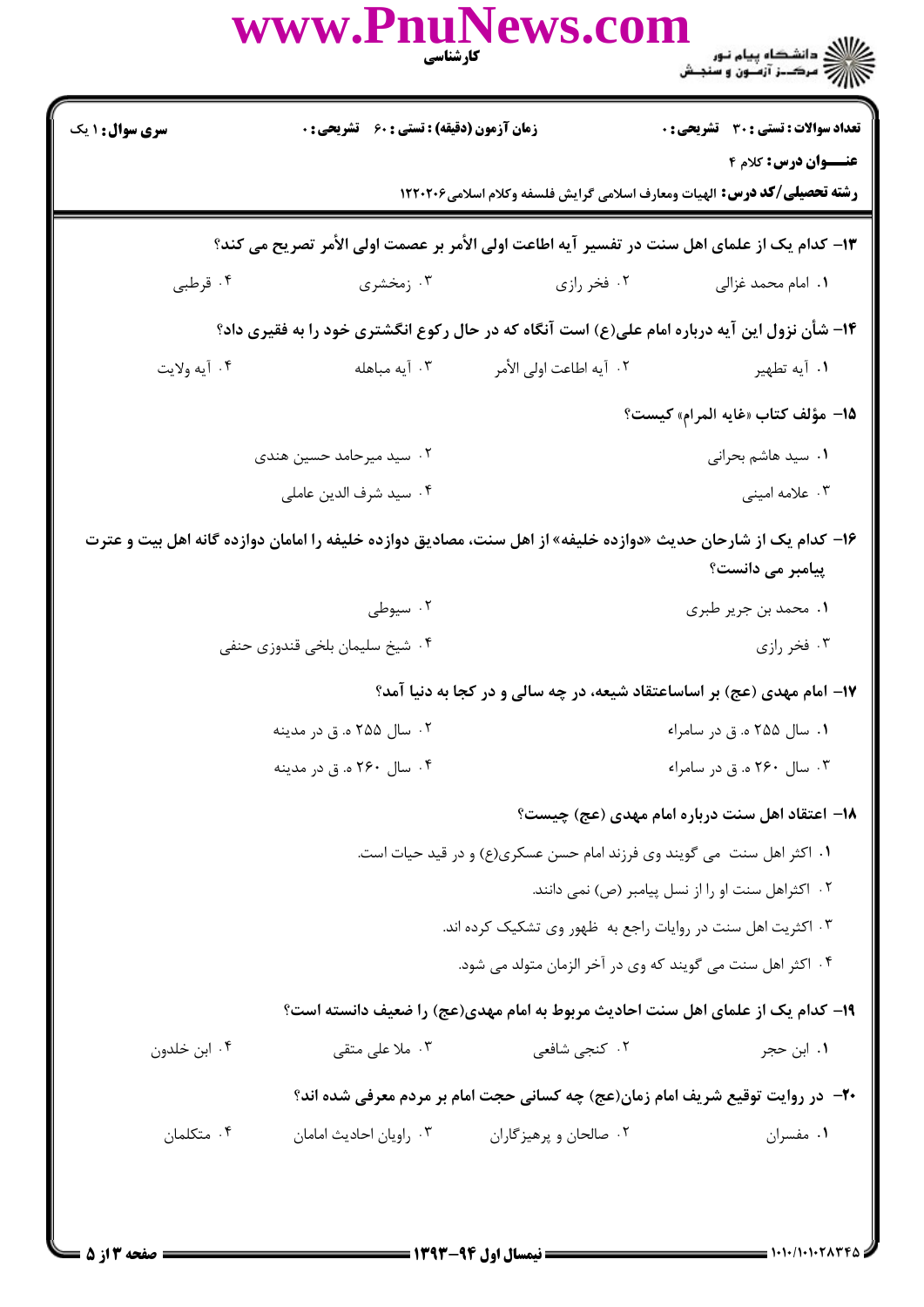)<br>)))))) دانشڪاه پيام نور<br>))))) **تعداد سوالات : تستي : 30 ٪ تشريحي : 0 زمان آزمون (دقیقه) : تستی : 60 تشریحی : 0** 

|  |  | <b>سری سوال : ۱ یک</b> |  |
|--|--|------------------------|--|
|  |  |                        |  |

www.Pnul

عنــوان درس: کلام ۴

**رشته تحصیلی/کد درس:** الهیات ومعارف اسلامی گرایش فلسفه وکلام اسلامی۱۲۲۰۲۰۶

# **۲۱**- از دیدگاه شیعه رجعت به چه کسانی اختصاص دارد؟

٠١. خواص مؤمنان و كافران خالص در اسلام و اديان و امت هاى ديگر

- ٢٠ كساني از اهل اسلام كه ايمان يا كفر و نفاقشان خالص باشد.
	- ۰۳ انبياء و اولياء الهي و قاتلان و معاندان ايشان
	- ۰۴ منتظران واقعي ظهور امام زمان(عج) و منكران أن حضرت

## ٢٢- از منظر قر آن کریم، عمده شبهات مخالفان معاد ناشی از کدام امر است؟

- ٠١. غفلت يا جهل نسبت به قدرت مطلق و علم فراگير خداوند
- ۰۲ استغراق در لذات دنیوی و معاصی و سخت بودن پذیرش نظام پاسخگویی و پاداش و جزای اخروی
	- ۰۳ آگاهي نسبت به نظام عدل و حکمت الهي و عبث نبودن آفرينش
	- ۰۴ حجابهای معاصی و زنگارهای غفلت که مانع از قبول سخن پیامبران درباره توحید می باشد.

### **٢٣**- منظور از «توفي» در آيات راجع به حيات اخروي چيست؟

| ۰۲ میراندن انسان و بازآفرینی او در جهان دیگر | ۰۱ مرگ انسان و ورود او به عالمي ديگر |
|----------------------------------------------|--------------------------------------|
| ۰۴ ستاندن نفس به هنگام خواب و مرگ            | ۰۳ بازگشت روح به بدن در رستاخیز      |

#### **۲۴**- دیدگاه علامه طباطبایی درباره نحوه حیات اخروی چیست؟

- ٠١ انكار معاد جسماني و قول به حيات روحاني
	- ۰۲ حشر عین بدن دنیوی و تعلق نفس به آن
		- ۰۳ تعلق نفس به بدنی مثل بدن دنیوی
- ۰۴ اعاده اجزای اصلی بدن و ضمیمه شدن اجزای زائد بر آن و تعلق نفس بدان

#### ۲۵– این جمله از کیست؟ "در لوای تشیع قول به تناسخ ارواح (در اسلام) ظهور پیدا کرد".

۰۳ تفتا;انے ۰۲ احمد امین مصری ٠١ علامه طباطياتي

#### ۲۶– عذاب قبر مورد انکار کدام یک از متکلمان ذیل است؟

- ۰۲ نظّام معتزلی ٠١. ابوهاشم جبايي
- ۰۳ ضرار بن عمرو ۰۴ قاضی عبدالجبار معتزلی

۰۴ محقق طوسی